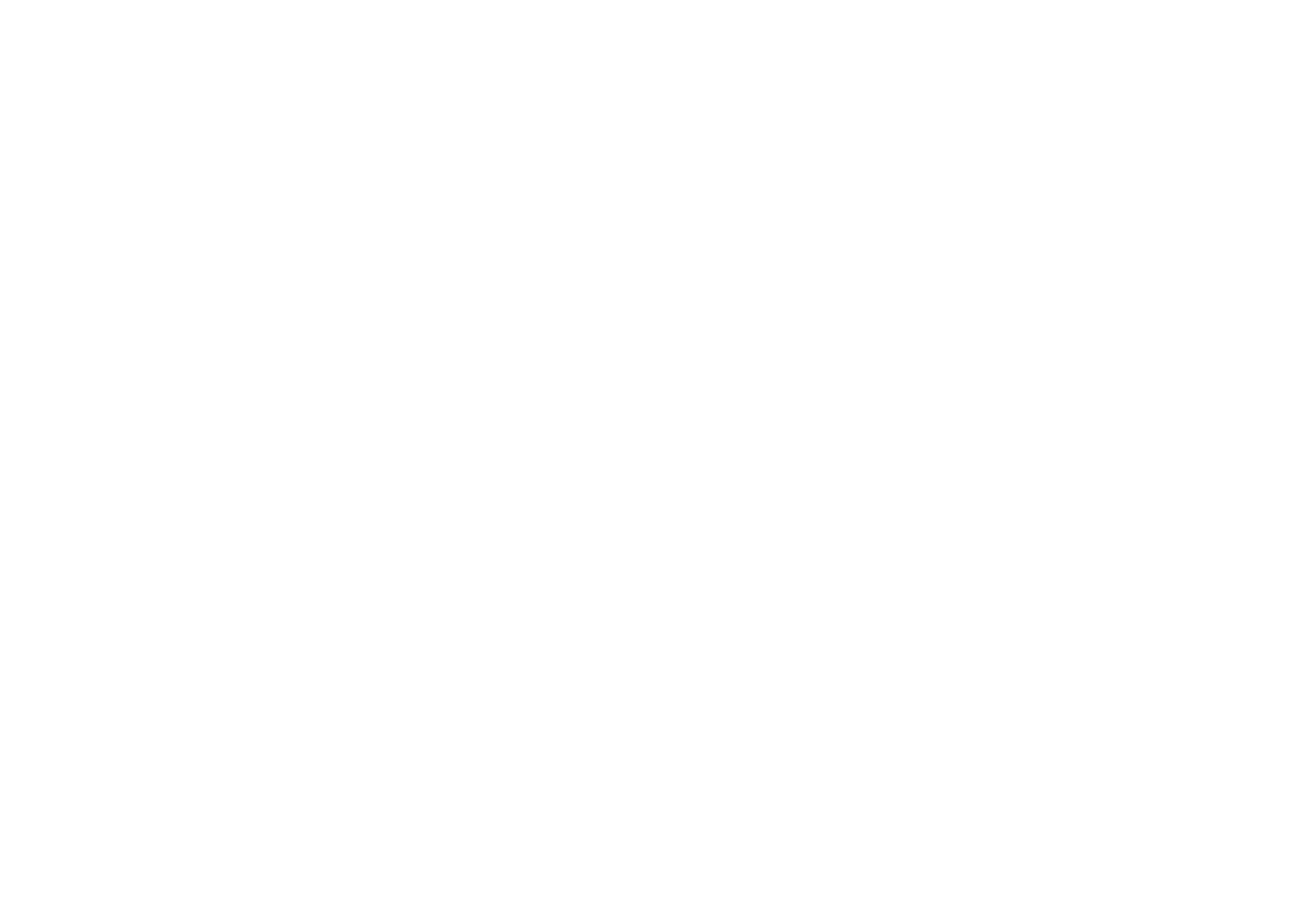### 筆記特色及使用

《HKDSE 英文必背同義詞寶典 2.0》針對學生背誦同義詞的 3 大痛點設計

1. 未能洞悉同義詞之間的細微分別,因字典中的解釋非常相似,更不會告訴你一個字在何種語 境下使用才是滴合,以致應用字詞時表達意思不精確

→ Melody 憑藉深厚的英文功底已經為同學在備註部分列出某組字詞所強調的意味或情感,清 楚列出在正面/ 反面/ formal/ informal 等情況下該使用哪些字詞, 並非同學一般查字典便能查 到、亦節省大量杳閣細微分別的時間

2. 即使分清楚字詞之間的分別, 仍不懂如何應用在句子當中, 文法因硬要使用較深的同義詞而 錯漏百出

→ 每個字詞均設有例句,方面同學明白應用方式,節省自己逐字查例句的時間;Melody 更於 備註部分提醒同學使用方法,例如是特定的 preposition 或是及物/ 不及物動詞等,大大減少同 學犯 grammatical mistakes 的機會

3. **蚩誦方法雜亂無童**,未能辨別哪些同義詞組別是最常運用;即使知道哪些詞組是經常使用, 在同一組同義詞中亦無法選取費誦性價比最高的詞語,浪費寶貴的溫習時間

→ Melody 憑藉多年考試作文經驗,精心挑選出 50 組 (約 400 個字詞) 背誦性價比最高的同義 詞;在每一組同義詞中,Melody 亦把意思/ 使用方法類近的字詞排列在一起,有助同學系統性 **背**誦字詞, 正式告別低效率背字時代

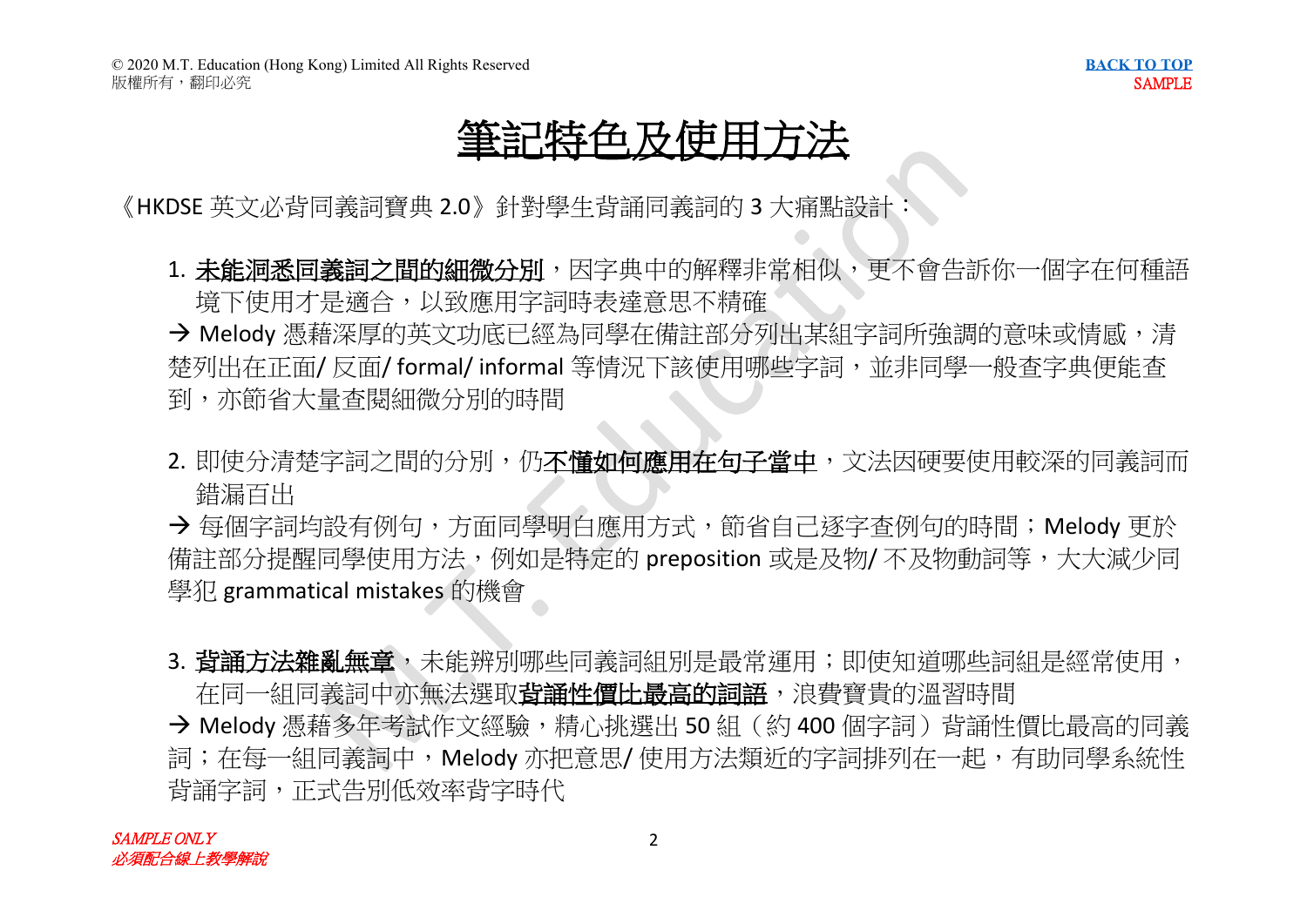### 使用方法:

- 同學請務必觀看線上教學解說:
	- o 會特別抽出字眼講解,亦會列出額外例句幫助同學理解特別用法
	- o 解說中會加入大量備註部分,列出某組字詞所強調的意味或情感,又或是滴合應用的語境 等,是此教材最有價值的部分
	- o 觀看解說影片的幾小時, 絕對可以幫同學節省之後的幾十、甚至幾百小時的冤枉路!
- 每天溫習 1-2 組同義詞即可, 切勿操之過急、弄巧成拙
- 必須溫習浩句部分,明白字詞的使用方式,自己再作 1-2 句句子;最好能找到老師幫忙檢杳句 子文法是否正確(日校老師未必願意幫你額外改全篇作文,但 1-2 句造句正常情況下不會拒 絕),如果未能得到老師協助,也務必檢查自己有否犯下備註部分所列出之弊病(多數同學的 誤區)
- 下一天背誦新詞組前,先快速測試自己是否已經能大致記住前一天的詞組,能記憶 7-8 成才好 開始記新詞組,否則便繼續溫習前一天的詞組;每星期(可以訂在週末)回顧自己過去一週所 背誦的詞組,務求做到無限 loop 的效果,形成長期記憶
- 作文時(尤其是學校功課)一開始可以從同義詞寶典中找字詞使用,不必逼自己「完全背 默」,認為自己什麼都不用看也能使用新學的字詞才為之「有效」;只要不斷重複使用,慢慢 你便能運用自如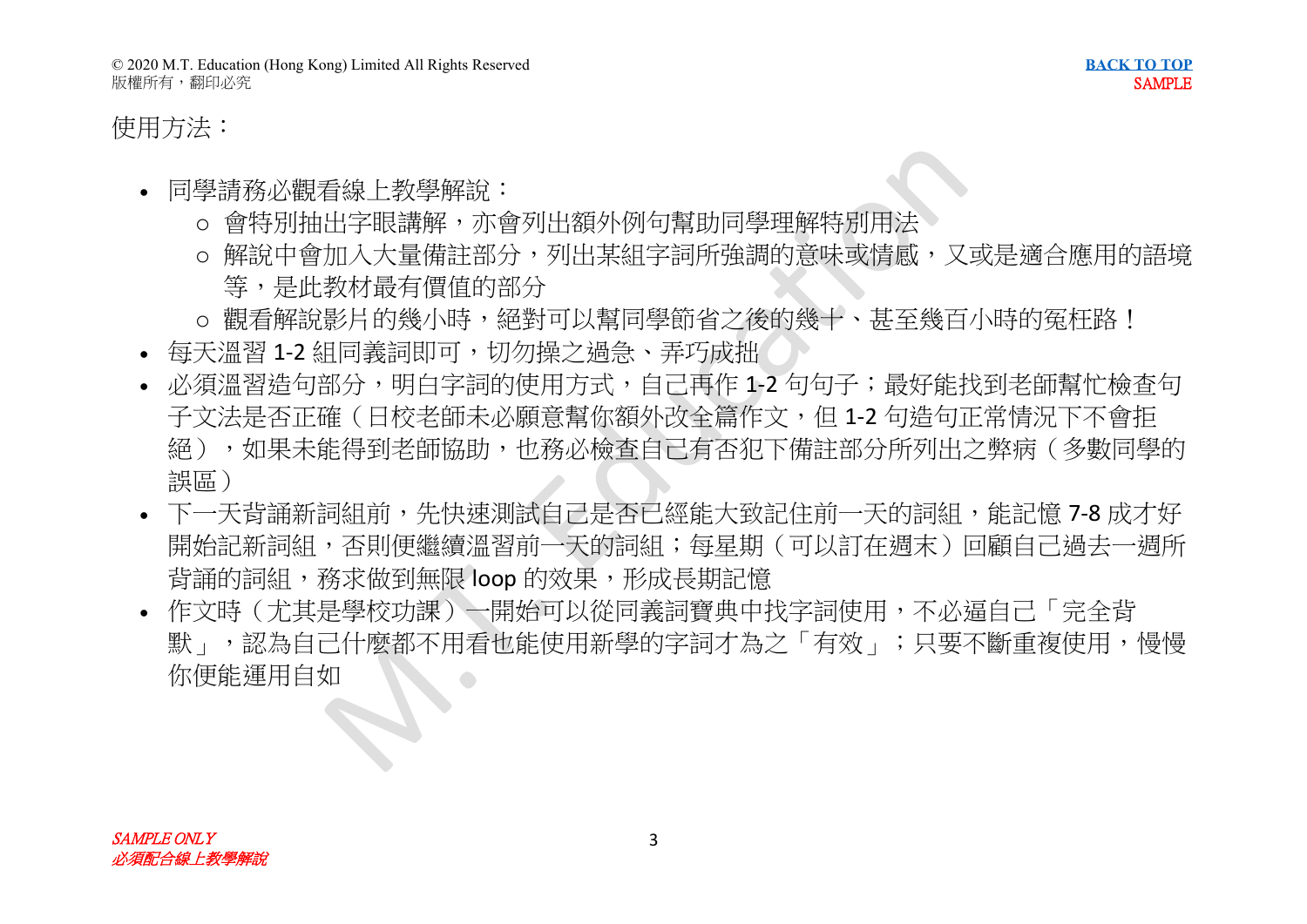**Contract Contract** 



| 3. |  |  |
|----|--|--|
|    |  |  |
| 5. |  |  |
| 6. |  |  |
| 7. |  |  |
| 8. |  |  |
|    |  |  |
|    |  |  |
|    |  |  |
|    |  |  |
|    |  |  |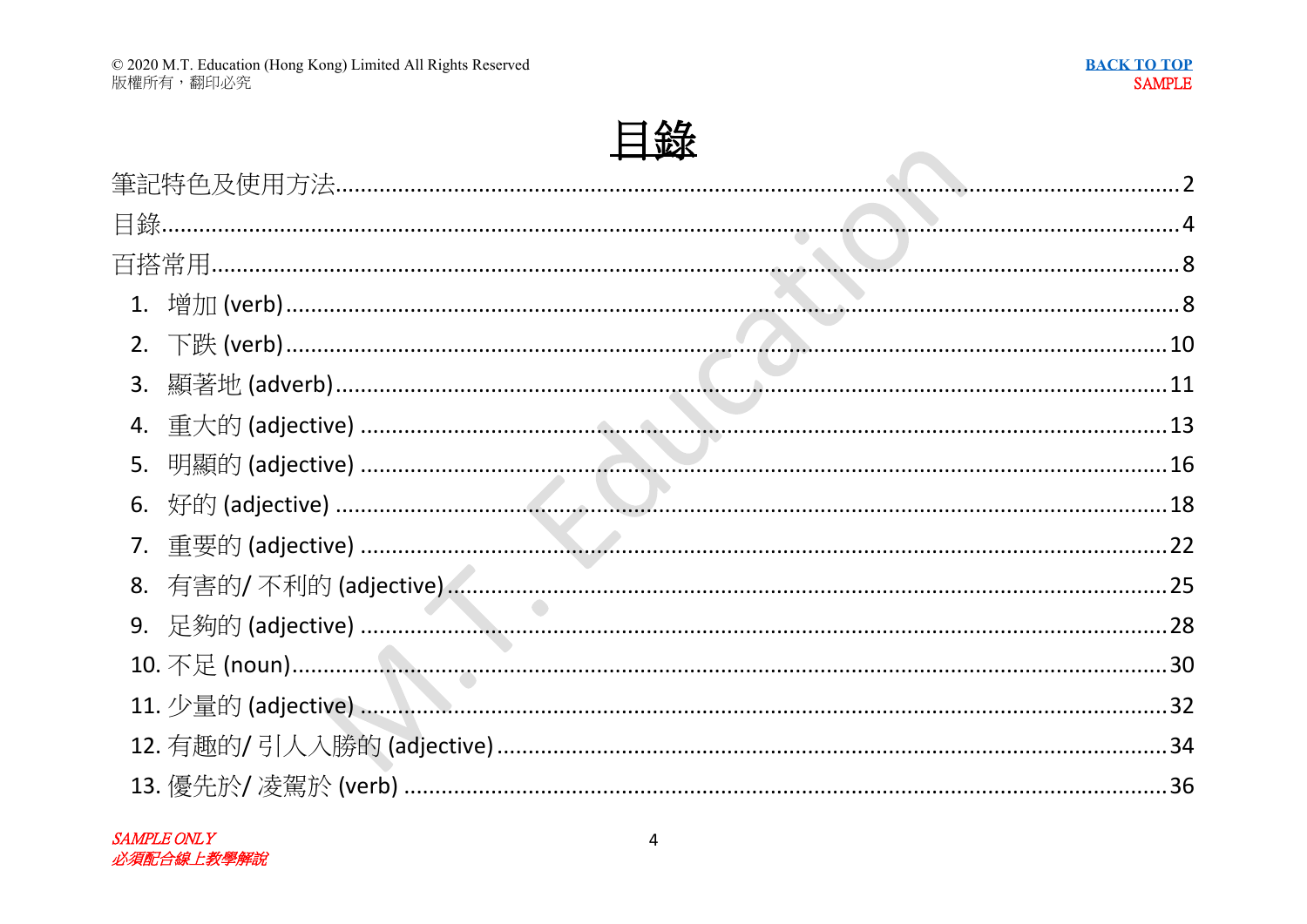| © 2020 M.T. Education (Hong Kong) Limited All Rights Reserved |
|---------------------------------------------------------------|
| 版權所有,翻印必究                                                     |

#### **BACK TO TOP SAMPLE**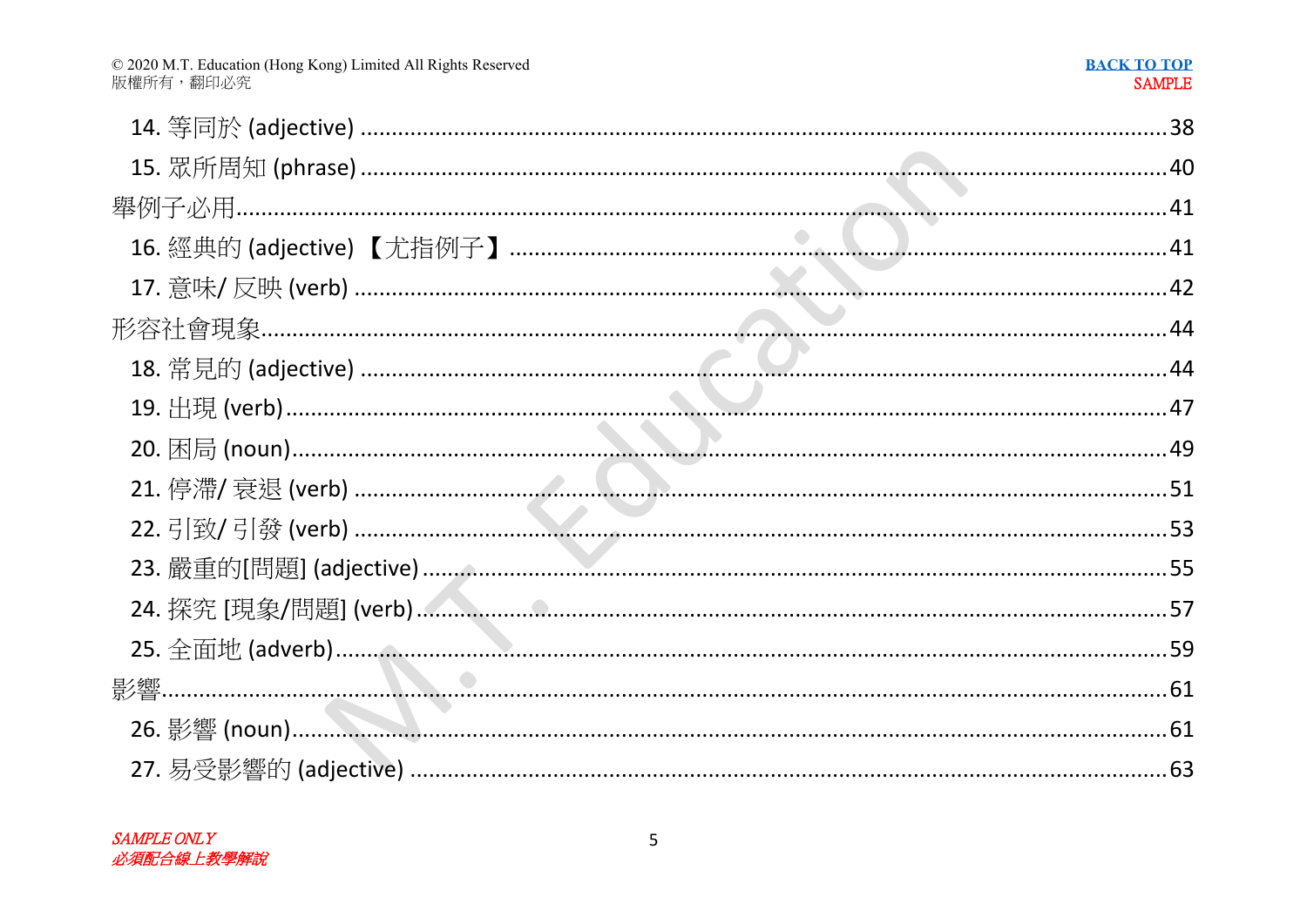## **BACK TO TOP**<br>SAMPLE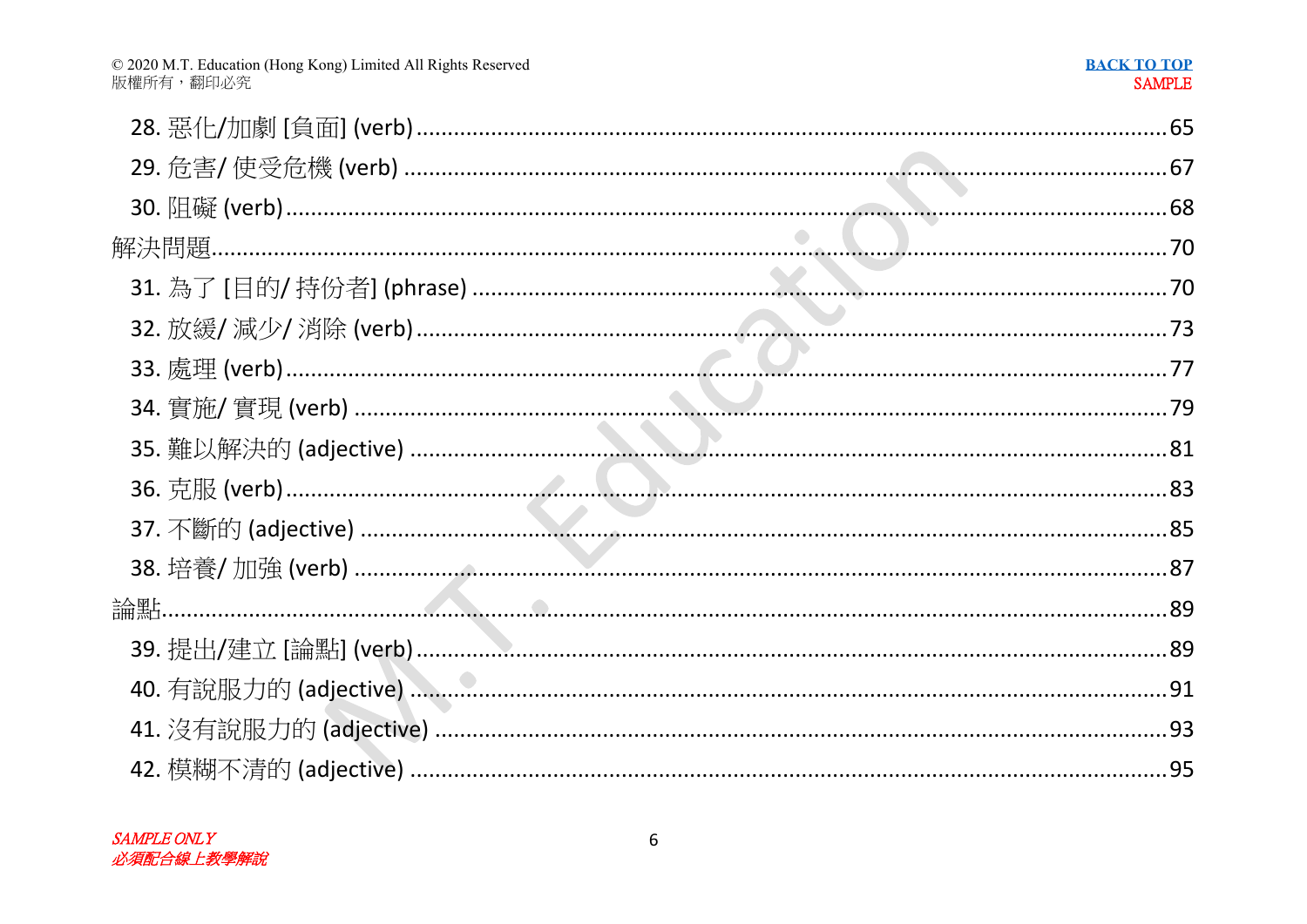$\mathcal{C}$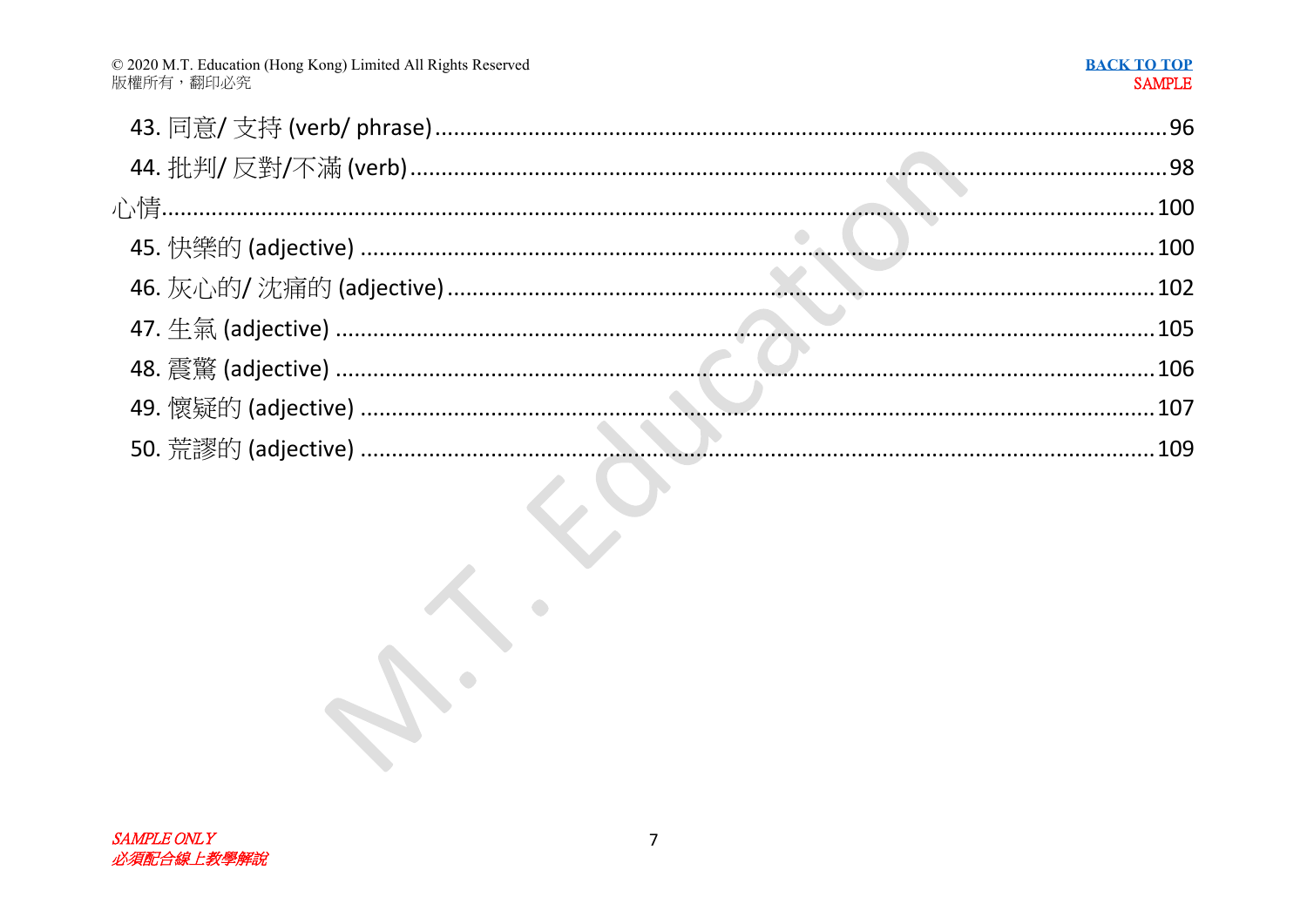$\blacktriangledown$ 

# 百搭常用

| 1. 增加 (verb) |      |                                               |                              |  |
|--------------|------|-----------------------------------------------|------------------------------|--|
| 同義詞          | 意思   | 造句                                            | 備註                           |  |
| Climb        | 較小幅度 | The economy is slowly recovering – real       | 小幅度上升                        |  |
| Edge/inch    | 上升   | GDP per capita is climbing/inching upwards.   |                              |  |
| upwards      |      |                                               |                              |  |
| Increase     | 正常上升 | The number of students passing the exam is    | 正常上升,通常會加配 adverb            |  |
| <b>Rise</b>  |      | increasing/rising/growing/ascending.          | 使用來形容上升的程度,例如                |  |
| Grow         |      | There is an increase/ a rise in the number of | 加配 drastically/ dramatically |  |
| Ascend       |      | students passing the exam.                    | increase 便變成急速上升的意           |  |
| Escalate     | 逐步增強 | Even a small quarrel might potentially        | 思,加配 gradually increase 就是   |  |
| Elevate      |      | escalate into a huge conflict, if it is not   | 慢慢上升的意思;留意 escalate          |  |
|              |      | handled properly.                             | 本身已經含有 gradually 的意          |  |
|              |      |                                               | 思;可參考「4.<br>顯著地              |  |
|              |      |                                               | (adverb)   同義詞組              |  |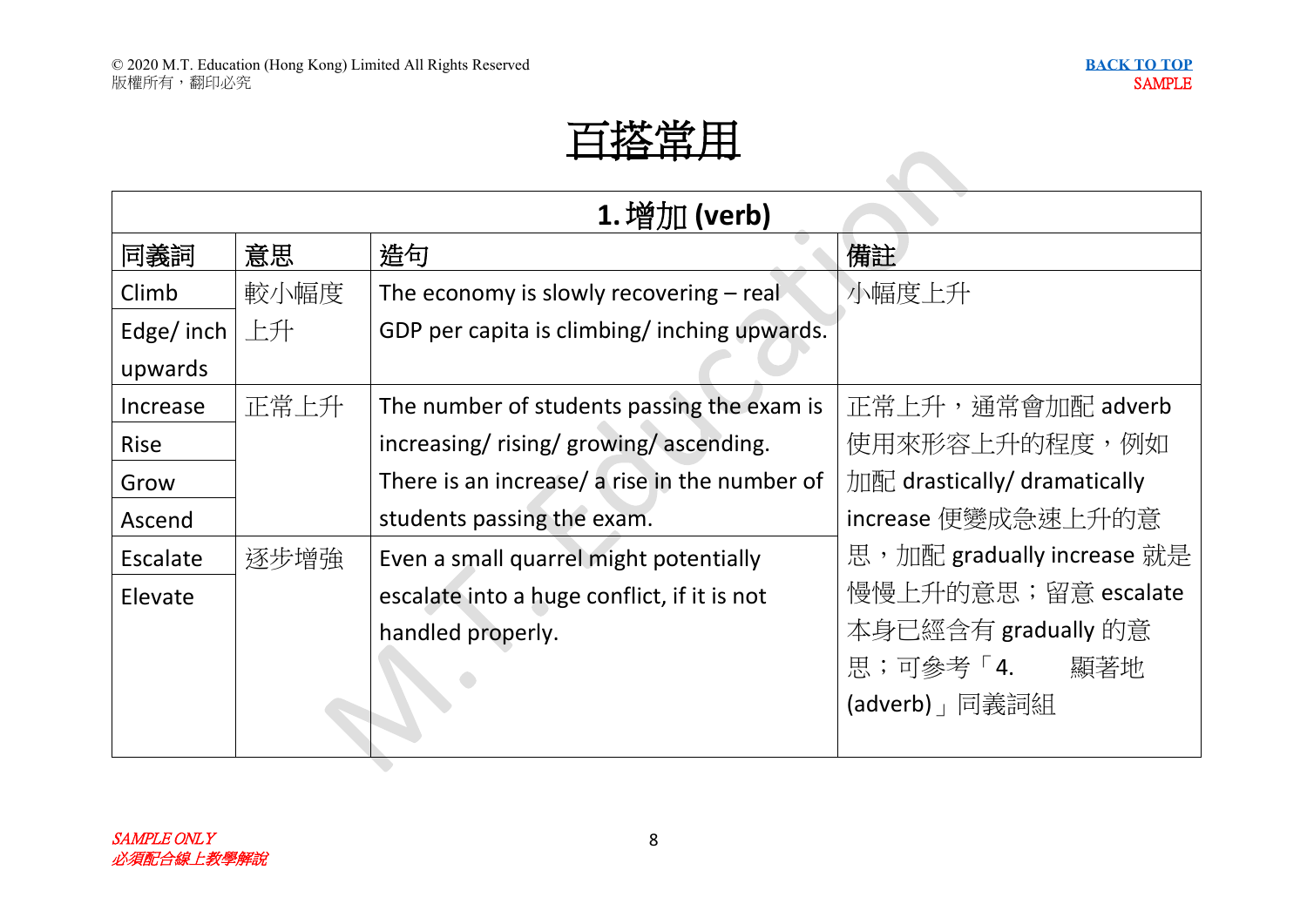|             |        |                                              | 注意 increase/ rise 本身可以直     |
|-------------|--------|----------------------------------------------|-----------------------------|
|             |        |                                              | 接當作成 noun 使用,但 grow         |
|             |        |                                              | 要變作 growth, ascend 不可直      |
|             |        |                                              | 接轉為 noun 使用                 |
| Proliferate | 激增     | As people's health consciousness is          | 急速/大幅度上升,要小心使               |
|             |        | increasing, health food shops proliferate in | 用,若只是普通程度的上升便               |
|             |        | this region.                                 | 避免使用 skyrocket/ proliferate |
| Soar        | 迅速增長   | Population has soared with peace and         | 等程度較誇張的詞語                   |
|             |        | prosperity.                                  |                             |
| Surge       | 激增     | Inflation typically surges in politically    |                             |
|             |        | unstable regions.                            |                             |
| Skyrocket   | 飛漲/ 暴漲 | Property prices in Hong Kong are             |                             |
|             |        | skyrocketing that they are unaffordable to   |                             |
|             |        | most young people.                           |                             |
| Snowball    | 滾雪球般   | The number of signers of the petition        |                             |
|             | 增大     | snowballed.                                  |                             |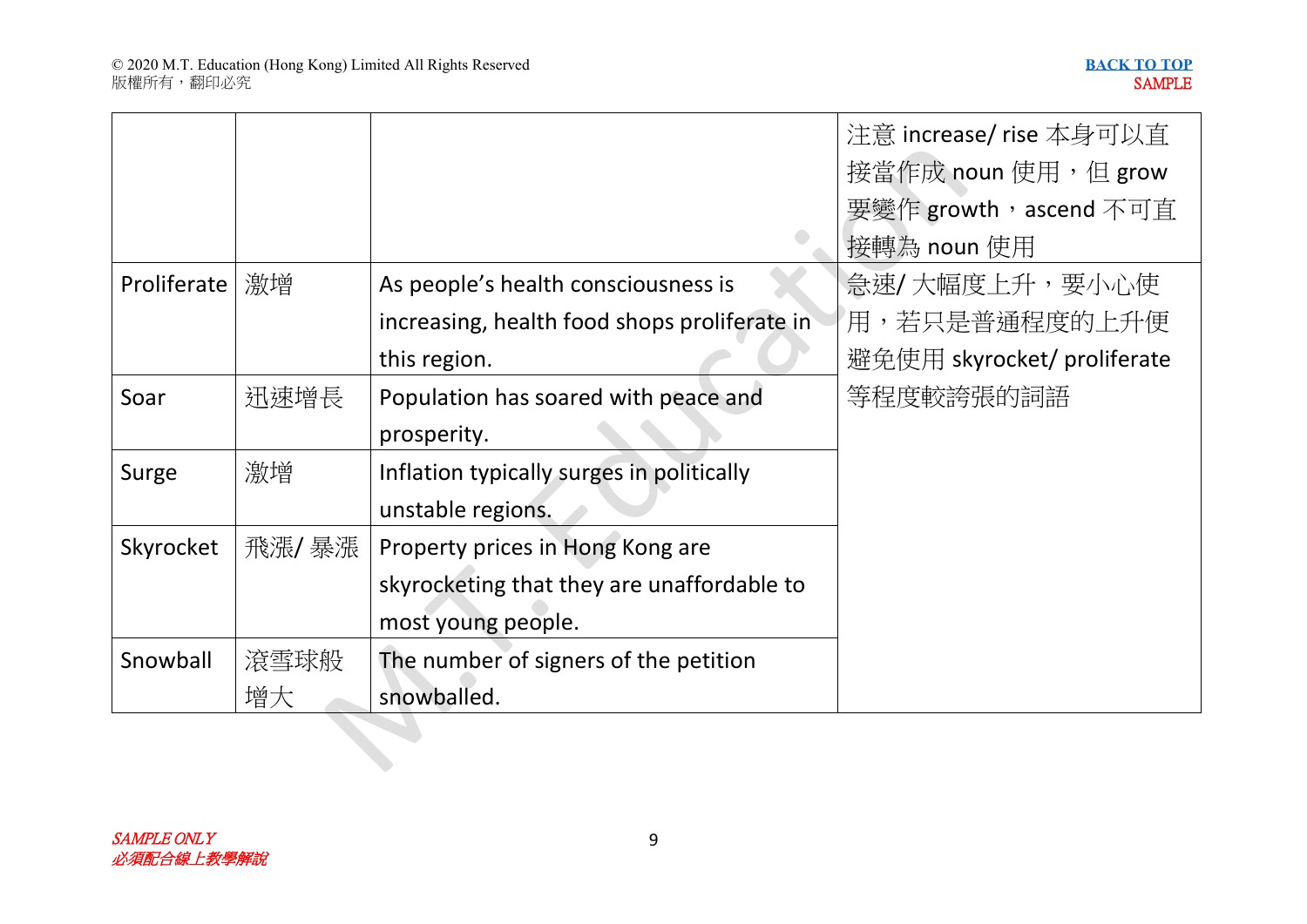| $2.$ 下跌 (verb) |       |                                              |                                  |  |
|----------------|-------|----------------------------------------------|----------------------------------|--|
| 同義詞            | 意思    | 造句                                           | 備註                               |  |
| Slide          | 較小幅度/ | You should be aware that the company's       | 小幅度下跌                            |  |
| downwards      | 較慢速度  | profit slides/inches downwards this          |                                  |  |
| Inch           | 下跌    | month, despite its satisfactory              |                                  |  |
| downwards      |       | performance in the past.                     |                                  |  |
| Decrease       | 下跌    | The number of HKDSE candidates is            | 正常幅度下跌,,通常會加配                    |  |
| Decline        |       | decreasing/declining/dropping/falling.       | adverb 使用來形容下跌的程                 |  |
| Drop           |       |                                              | 度,可參考「4.<br>顯著地                  |  |
| Fall           |       | There is a [adj.] decline/ drop/ fall in the | (adverb) 」 同義詞組                  |  |
|                |       | number of HKDSE candidates.                  |                                  |  |
|                |       |                                              | 注意 decrease/ decline/ drop/ fall |  |
|                |       |                                              | 本身可以直接當作成 noun 使用                |  |
| Tumble         | 坍塌    | Due to unfavorable forecasts made by         | 急速/大幅度下跌                         |  |
| Plummet        | 驟然下跌/ | renowned economists, the stock market        |                                  |  |
|                | 直線下降  | tumbled/plummeted/plunged.                   |                                  |  |
| Plunge         | 突然下降  |                                              |                                  |  |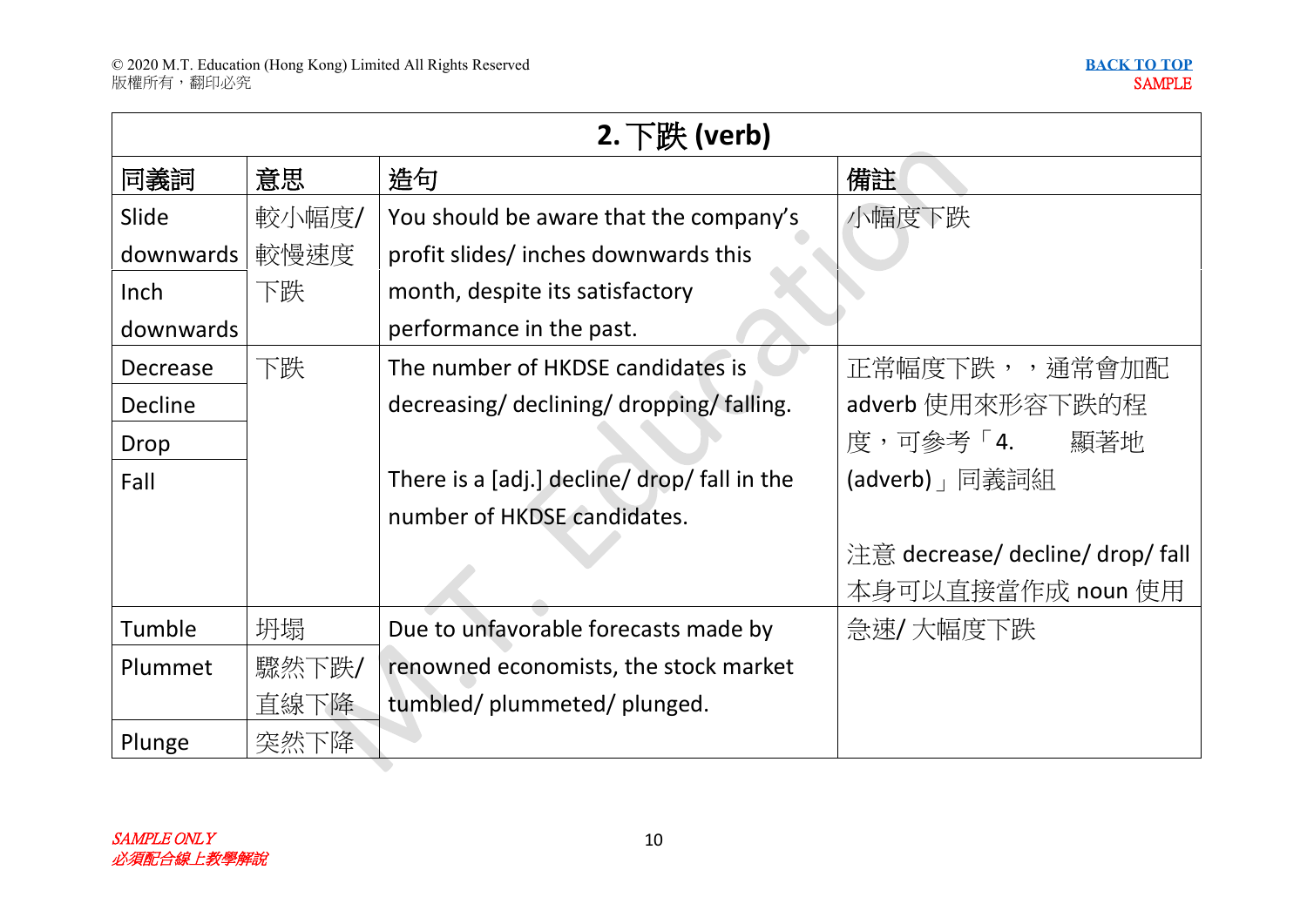|                   | 4. 重大的 (adjective) |                                          |                      |  |  |
|-------------------|--------------------|------------------------------------------|----------------------|--|--|
| 同義詞               | 意思                 | 造句                                       | 備註                   |  |  |
| Considerable      | 重要的/               | As a controversial issue, a considerable | 雖然亦有大的意思,但程度比        |  |  |
|                   | 相當大的               | number of relevant interviews are going  | 下列其他詞語要少,「不少         |  |  |
|                   |                    | on.                                      | 的」或「有相當程度」便已可        |  |  |
|                   |                    |                                          | 以使用,不一定要「很多的」        |  |  |
| Material          | 重大的                | When it comes to picking the right       | 程度比 "considerable" 重 |  |  |
|                   |                    | school, the quality of teaching and      |                      |  |  |
|                   |                    | school fees are material factors.        |                      |  |  |
| Immense           | 巨大的                | Investors always hope to reap immense    |                      |  |  |
|                   |                    | financial rewards within a short period  |                      |  |  |
|                   |                    | of time.                                 |                      |  |  |
| <b>Tremendous</b> |                    | There is a tremendous room for           |                      |  |  |
|                   |                    | improvement - don't become arrogant!     |                      |  |  |
| <b>Massive</b>    | 巨大的/               | People are organizing a massive          |                      |  |  |
|                   | 大量的                | demonstration against the government's   |                      |  |  |
|                   |                    | new policy.                              |                      |  |  |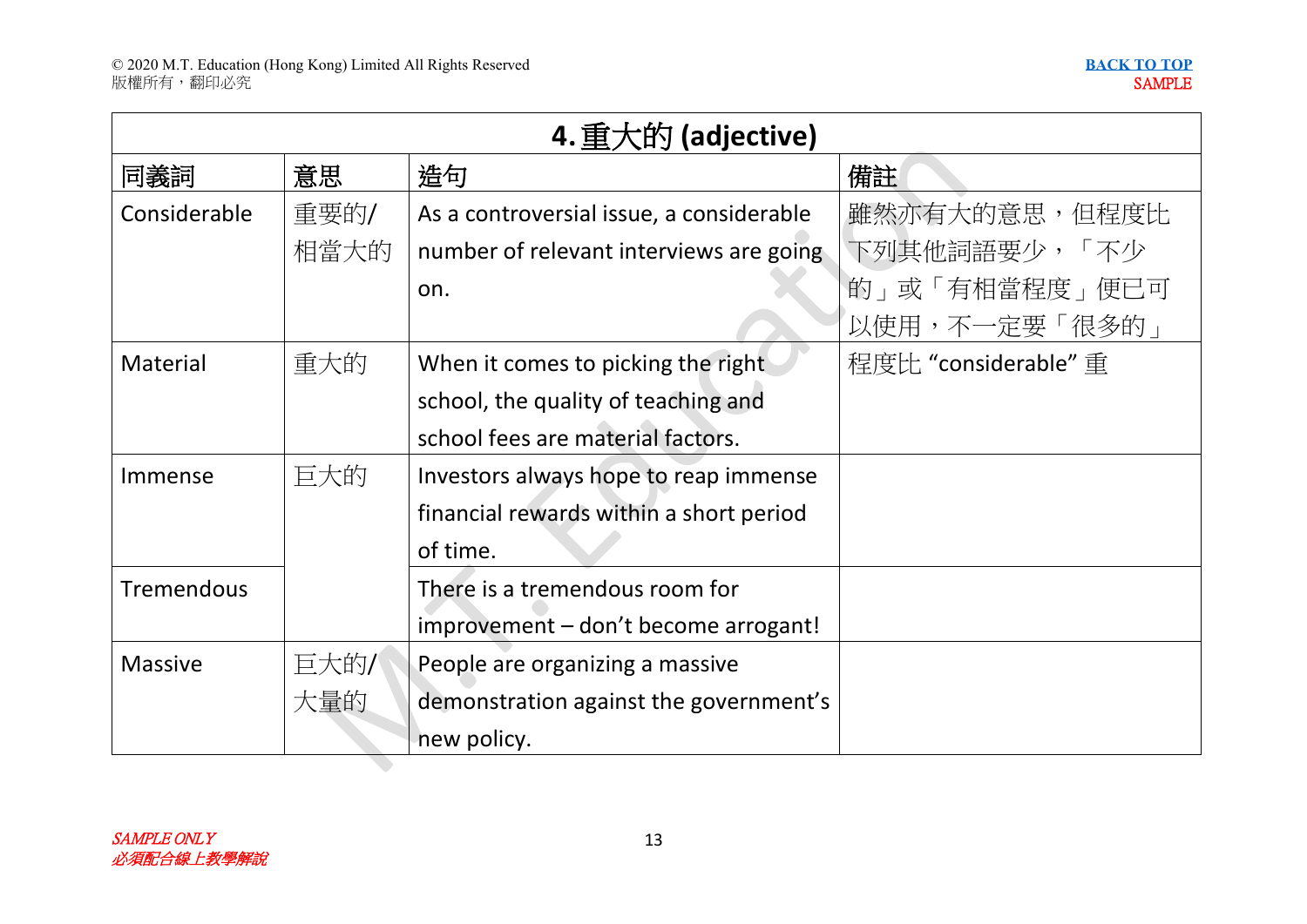|                  |      | Massive debt is impeding the recovery   |                                 |
|------------------|------|-----------------------------------------|---------------------------------|
|                  |      | of the company.                         |                                 |
| Mammoth          | 巨大的  | A colossal amount of money is needed    | 比起 Immense/ Tremendous/         |
| Gigantic         |      | for house renovation.                   | Massive 可以用作描述比較                |
| Colossal         |      |                                         | 「虛」的意念,這組詞語多數                   |
|                  |      |                                         | 用作形容實物                          |
| <b>Extensive</b> | 廣泛的/ | • The resort is surrounded by           | 均有「大量」的意思,常用於                   |
|                  | 大量的/ | extensive popular tourist               | 形容某事物的數量,亦可於形                   |
|                  | 内容充實 | attractions.                            | 容規模                             |
|                  | 的    | • The damage of the earthquake is       |                                 |
|                  |      | extensive, causing tens of              |                                 |
|                  |      | thousands of deaths.                    |                                 |
| Substantial      |      | A substantial proportion of the         |                                 |
|                  |      | population are against the new proposal |                                 |
|                  |      | raised by the government.               |                                 |
| <b>Dramatic</b>  | 引人注目 | The contrast of the two cases is        | 多數用於形容大的變化,例如                   |
|                  | 的/戲劇 | dramatic.                               | dramatic change/ drastic change |
|                  | 性的   |                                         |                                 |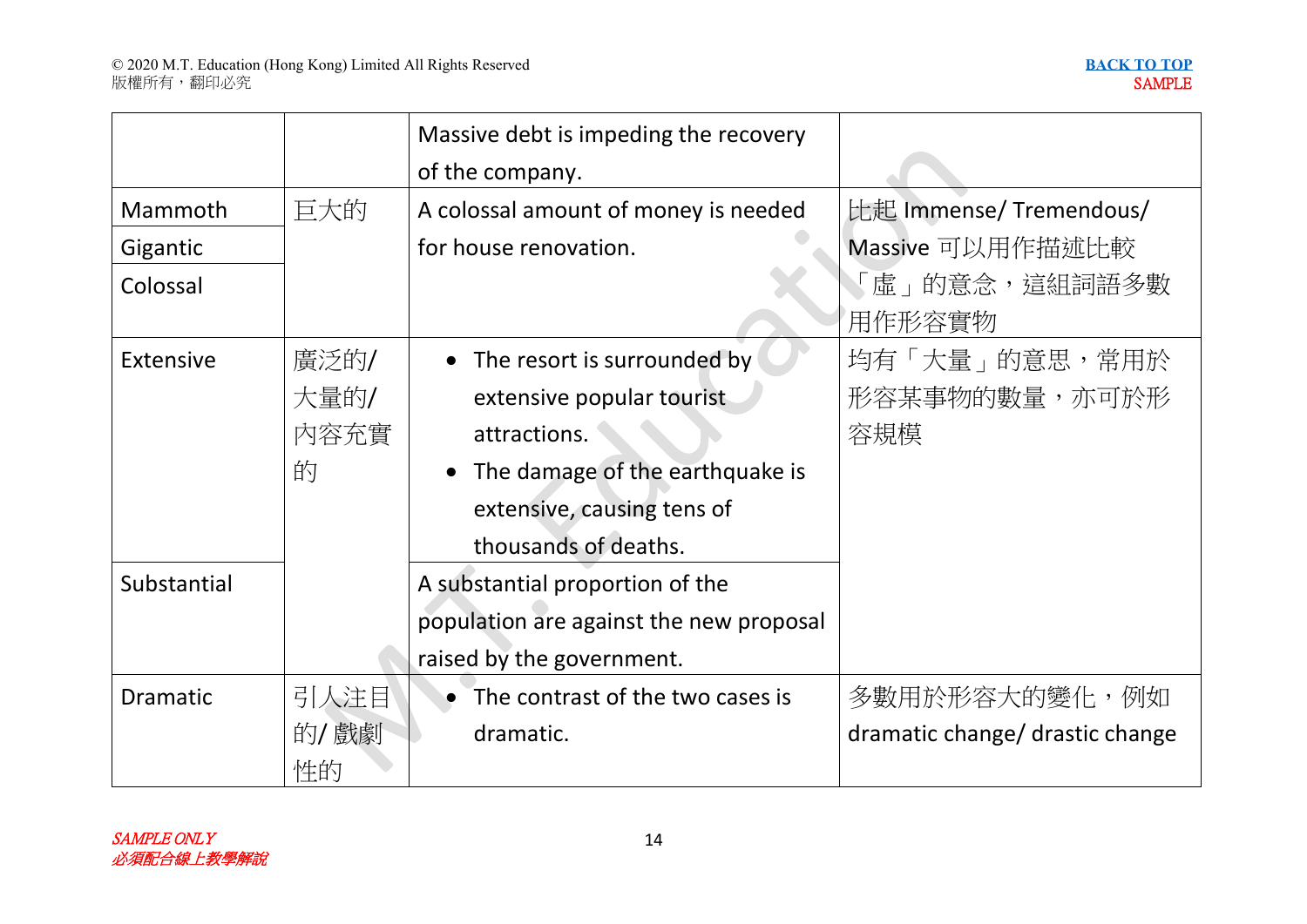|                |      | • Everyone thinks he was going to          |                         |
|----------------|------|--------------------------------------------|-------------------------|
|                |      | lose, but a dramatic reversal had          |                         |
|                |      | occurred towards the end.                  |                         |
| <b>Drastic</b> | 激烈的/ | Drastic changes must be made to            |                         |
|                | 猛烈的  | improve the situation.                     |                         |
| Significant    | 重大的/ | • A significant number of students         | 除了「大」,還包含了「重            |
|                | 重要的/ | attend tutorial classes after school.      | 要」的意思,經常搭配 effect/      |
|                | 意義深遠 | • The company has invested heavily         | impact/ influence 使用,解作 |
| 的              |      | in its infrastructure, hoping to           | 「重大深遠的影響」               |
|                |      | make a significant breakthrough.           |                         |
| Profound       |      | Social media has imposed a profound        |                         |
|                |      | impact on adolescents' mind.               |                         |
| Phenomenal     | 非凡的/ | This girl has achieved phenomenal          | 程度較上述其他字詞為重,適           |
|                | 顯著的  | success in her late twenties, thanks to    | 合「十分」重大的情況使用,           |
|                |      | her talent and hard work.                  | 其中 overwhelming 更是解作    |
| Overwhelming   | 巨大的/ | The runner won an overwhelming             | 壓倒性的」                   |
|                | 壓倒性的 | victory in the recent competition - his    |                         |
|                |      | ability far exceeds that of other runners. |                         |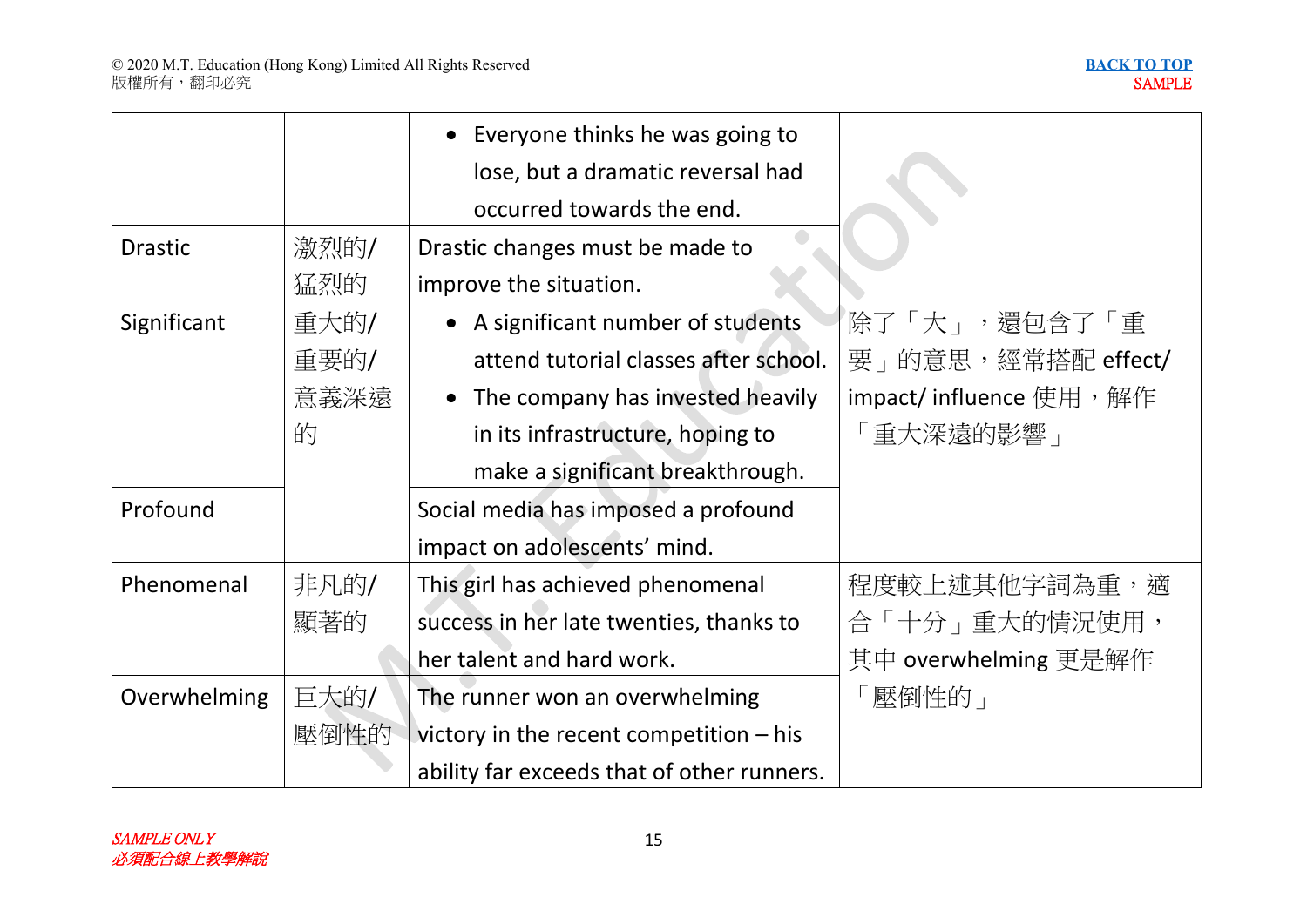$\blacktriangledown$ 

| 32. 放緩/ 減少/ 消除 (verb) |        |                                |                              |  |
|-----------------------|--------|--------------------------------|------------------------------|--|
| 同義詞                   | 意思     | 造句                             | 備註                           |  |
| Relieve               | 緩解/改善/ | To relieve traffic congestion, | 全部為及物動詞,後面必須跟                |  |
|                       | 減輕     | new toll roads must be         | object 而不可以單獨使用              |  |
|                       |        | constructed.                   | • e.g. (wrong) The situation |  |
| Temper                |        | To avoid pissing off           | alleviates (後面沒有跟 object) as |  |
|                       |        | others, you should learn       | a number of measures were    |  |
|                       |        | how to temper your             | taken.                       |  |
|                       |        | criticism.                     | • 另外,ameliorate 相比起          |  |
|                       |        | My enthusiasm for<br>$\bullet$ | mitigate/ alleviate 更多在中性/   |  |
|                       |        | learning piano has been        | 正面情況下使用。Mitigate/            |  |
|                       |        | tempered by the long           | alleviate 多是一個負面情況已經         |  |
|                       |        | hours of practicing.           | 出現,從而「緩解」狀況,但                |  |
| Mitigate              |        | The government should          | ameliorate 意思可以解作            |  |
|                       |        | provide more subsidies to the  | improve,不一定是現有情況差            |  |
|                       |        | poor to mitigate the wealth    | 才能使用                         |  |
|                       |        | gap.                           |                              |  |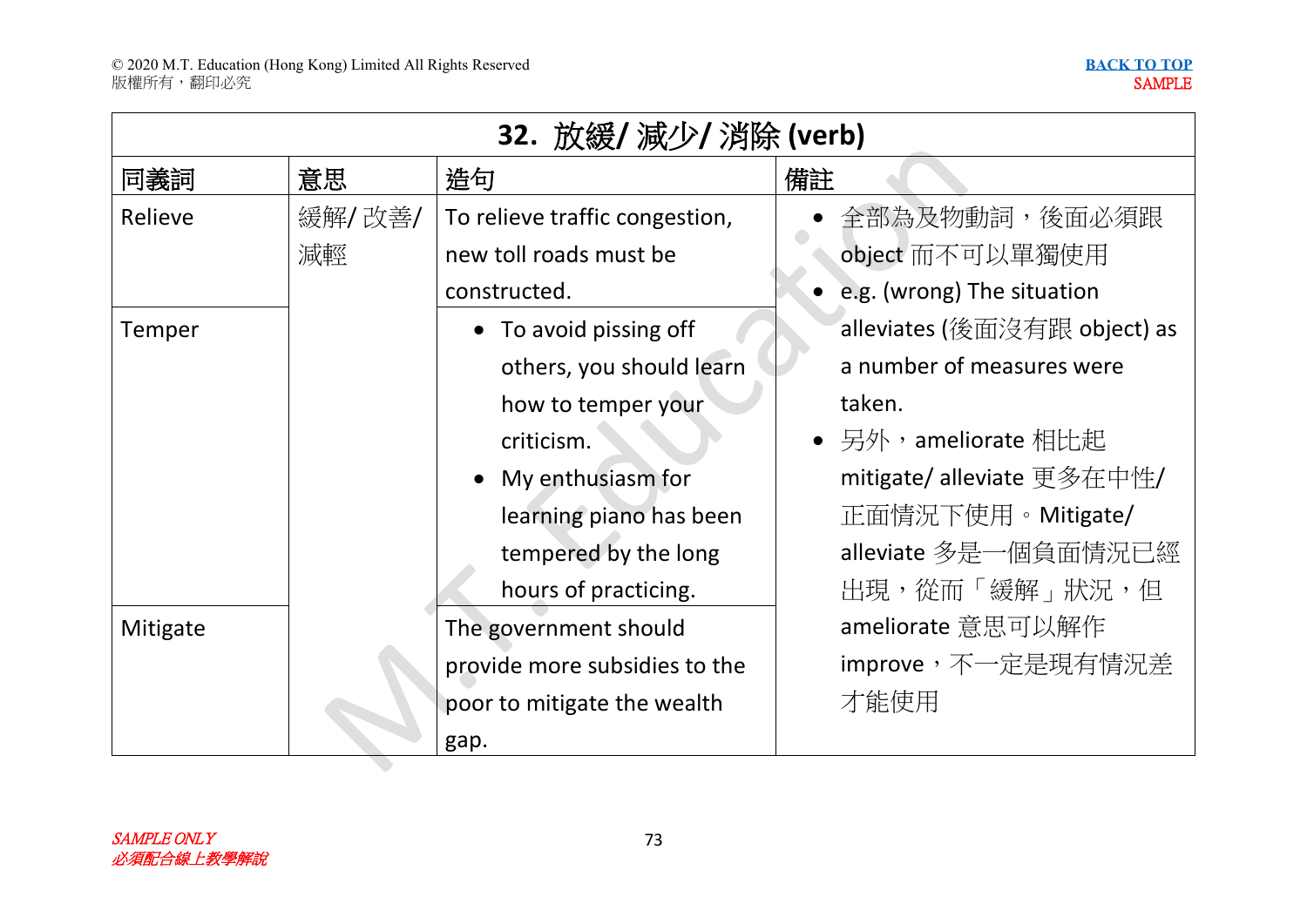

| Alleviate  | A number of measures were      |  |
|------------|--------------------------------|--|
|            | taken by the local government  |  |
|            | to alleviate the problem.      |  |
| Assuage    | The government is trying to    |  |
|            | assuage the public's fear      |  |
|            | towards the epidemic, but it   |  |
|            | seems quite fruitless.         |  |
| Ameliorate | To ameliorate the<br>$\bullet$ |  |
|            | production flow and            |  |
|            | enhance the production         |  |
|            | efficiency, all old            |  |
|            | machines have been             |  |
|            | replaced with newer            |  |
|            | models.                        |  |
|            | The living condition for       |  |
|            | the elderly in rural towns     |  |
|            | should be ameliorated.         |  |
|            |                                |  |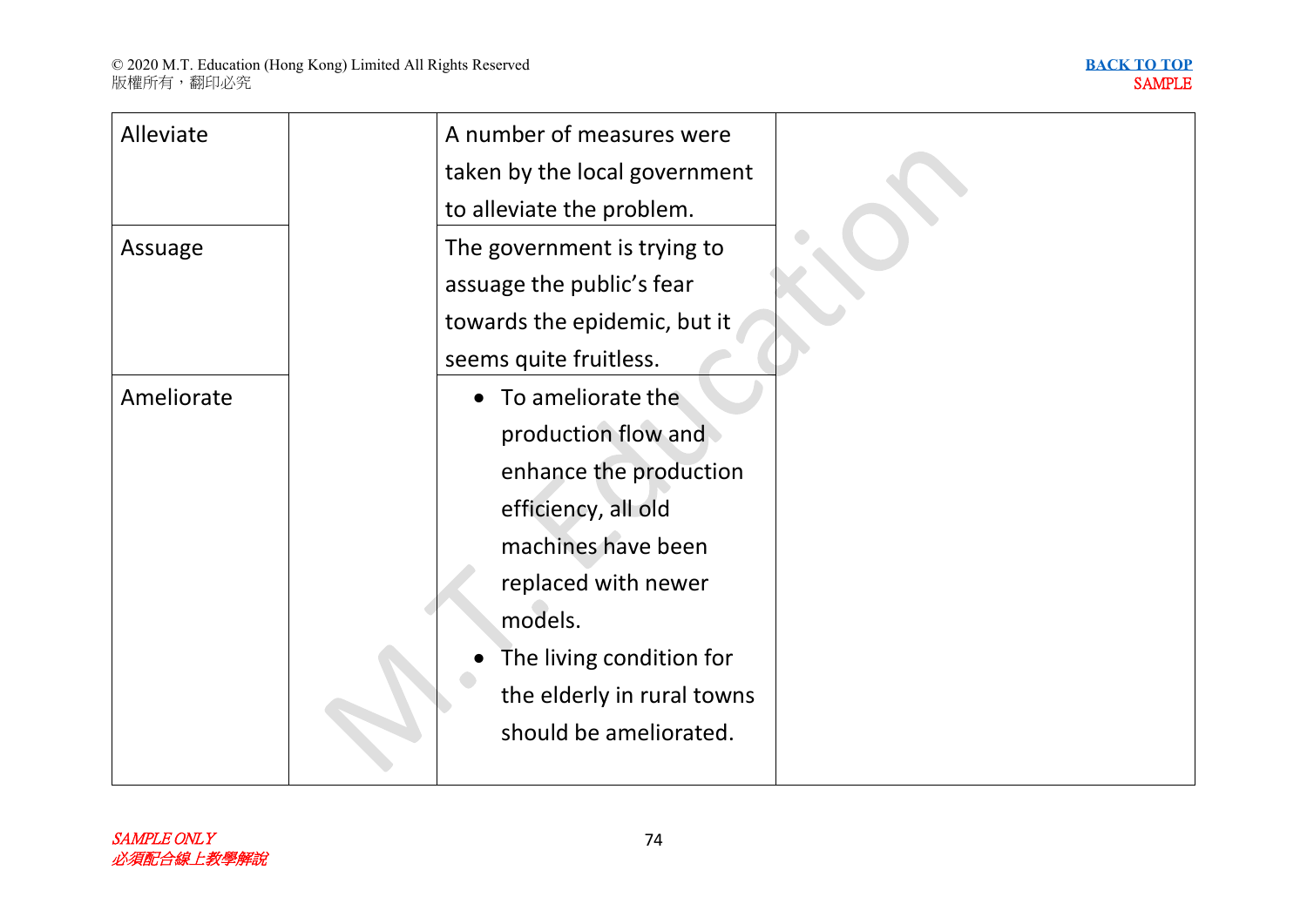| Soothe            |        | Taking a hot shower could help  | 多數指生理上的緩解        |
|-------------------|--------|---------------------------------|------------------|
|                   |        | soothe muscles.                 |                  |
| Cancel out        | 抵銷/ 平衡 | Despite the numerous pros of    | 「抵銷」和「緩解」是有分別的,  |
| <b>Offset</b>     |        | the project, they are cancelled | 「抵銷」多數用於已經有一個負面情 |
| <b>Neutralize</b> |        | out/ offset/ neutralize by the  | 況,然後強調用正面的事物「中和」 |
|                   |        | cons.                           |                  |
| Counteract        |        | These exercises aim to          |                  |
| Counterbalance    |        | counteract/ counterbalance the  |                  |
|                   |        | effects of stress and tension.  |                  |
| Constrain         | 約束     | The police used horses to       |                  |
|                   |        | constrain the crowd from        |                  |
|                   |        | violence.                       |                  |
| Curb              | 控制/抑制  | The government should           |                  |
|                   |        | implement policies to           |                  |
|                   |        | curb the skyrocketing           |                  |
|                   |        | property prices.                |                  |
|                   |        |                                 |                  |